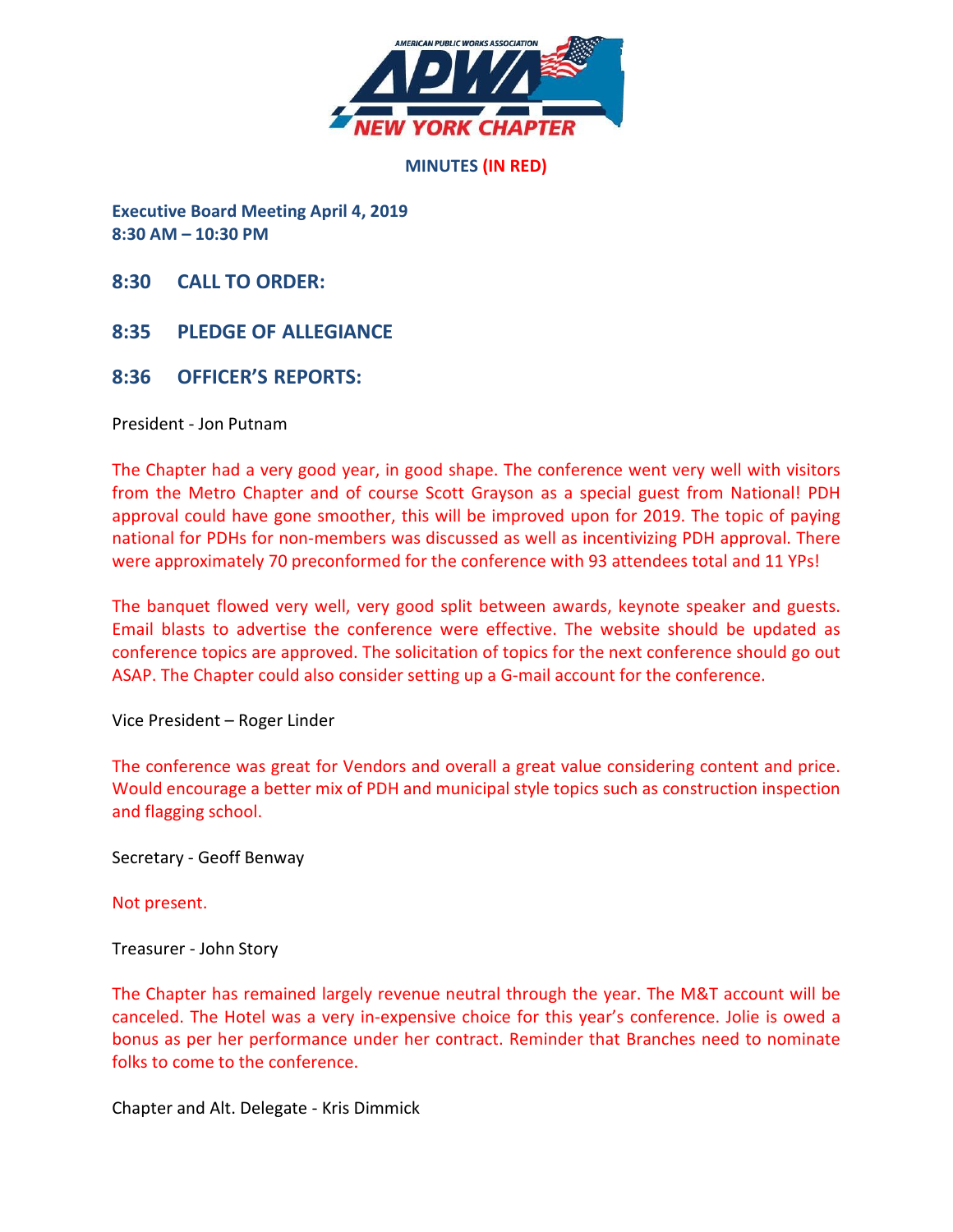

The send-off for Kevin O'Brien was very well done, conference and banquet very well received by Scott and other guests. Reminder of the snow conference on May 19<sup>th</sup> and PWX in Seattle!

Chapter Administrator - Jolie Murray

More Town and Village participation should be encouraged. Would like to see the conference in a Central location for next year, perhaps between Utica and Albany. Awards selection should be finalized by the end of February. Vendors and the venue should be finalized in the Spring. After discussion the venue in Albany was selected for the conference on March 25-27 by unanimous Board Motion.

Chapter Website Administrator – Britney Whitney

Not present.

# **9:00 OLD BUSINESS:**

New Chapter/Branch Officers - Roster to Rhonda Wilhite at National Southern Tier Branch Leadership - David Chase North American Snow Conference: May 19 – 22, 2019 in Salt Lake Cit PWX 2019: September 8 – 11, 2019 in Seattle WA

### **9:15 NEW BUSINESS:**

2019 State Conference – Hosted by our Central Branch

- Date/Location for 2020
- Speaker/Presentations/Scheduling Committee
- Needs for Future Conferences: Laptop, Projector, Screen, Banner (1), Badge Holders
- National Public Works Week: May 19 – 25, 2019

### **9:45 BRANCH REPORTS:**

Capital – Joseph Zongol

Golf tournament a big success as well as February Awards Banquet. Monthly meetings very well received, especially the E-One Facilities tour. Branch events will be posted on Chapter website.

Central – Joseph Wisinski